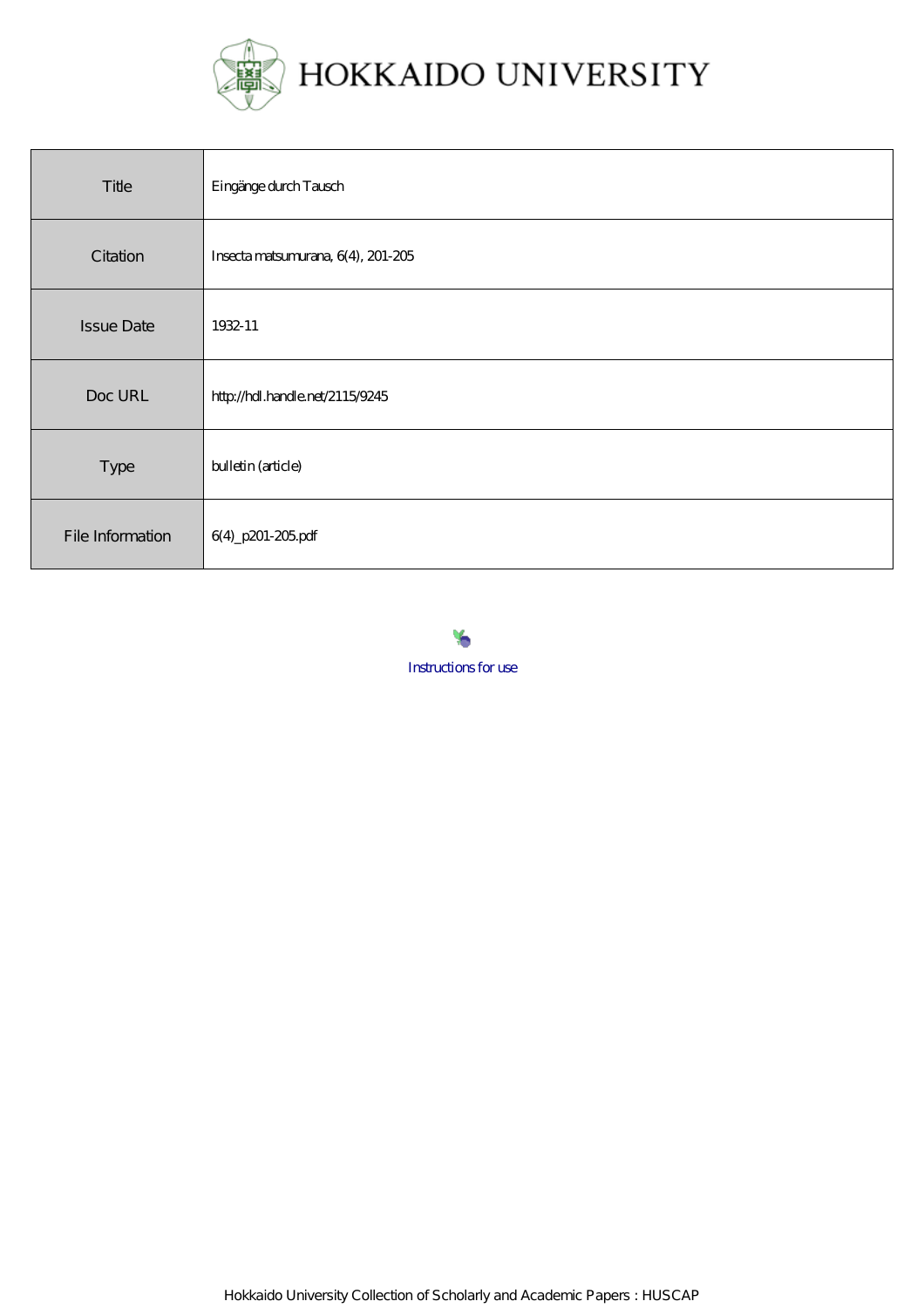## **EINGANGE DURCH TAUSCH**

Annales Musei Zoologici Polonici, Warszawa, Polen.

Annuaire du Musée Zoologique, Leningrad, U. S. S. R.

Berichte des Öhara Instituts für landwirtschaftliche Forschungen, Kurashiki, Nippon.

Boletim do Museu National, Rio de Janeiro, Brasilien.

Bollettino del Laboratorio di Entomologia del R. Istituto Superiore Agrario, Bologna, Italien.

BoIIettino del Laboratorio die Zoologia Generale e Agraria del R. Istituto Su periore Agrario in Portici, Portici, Italien.

Bulletin du Muséum National d'Histoire, Paris, France.

Bulletin of Entomological Reserch, London, England.

Bulletin of Plant Protection, Leningrad, U. S. S. R.

Bulletin of the Department of Biology of Yenching University, Peking, China.,

Ceylon Journal of Science, Section B, Zoology a. Geology "Spolia Zeylanica", Colombo, Ceylon.

Deutsche Entomologische Zeitschrift "Iris", Dresden, Deutschland.

Entomological News, Philadelphia, Pa., U. S. A.

Entomologische Blätter, Berlin, Deutschland.

Entomologische Rundschau, Stuttgart, Deutschland.

Entomologische Zeitschrift, Frankfurt am M., Deutschland.

Entomologiska Tidskrift, Stockholm, Schweden.

Entomologiska Meddelelser, Kobenhagen, Dänemark.

Folia Zoologica et Hydrobiologica, Riga, Letteland.

Fragmenta Faunistica Musei Zoologici Polonici, Warszawa, Polen.

Insektenbörse, Stuttgart, Deutschland.

Journal of the Linnean Society, London, England.

Mitteilungen aus dem Zoologischen Museum in Berlin, Berlin, Deutschland.

Mitteilungen aus dem Zoologischen Staatinstitut Zoologischen Museum in Hamburg, Hamburg, Deutschland.

Mitteilungen aus der Entomologischen Gesellschaft zu Halle, Halle, Deutschland.

Peking Natural. History Bulletin, Peking, China.

Records of the Australian Museum, Sydney, Australia.

Stettiner Entomologische Zeitung, Stettin, Deutschland.

The Insect World, Gifu, Nippon.

The Philippine Journal of Science, Manila, Philippine.

Verhandlungen der Zoologisch-Botanisch Gesellschaft, Wien, Österreich.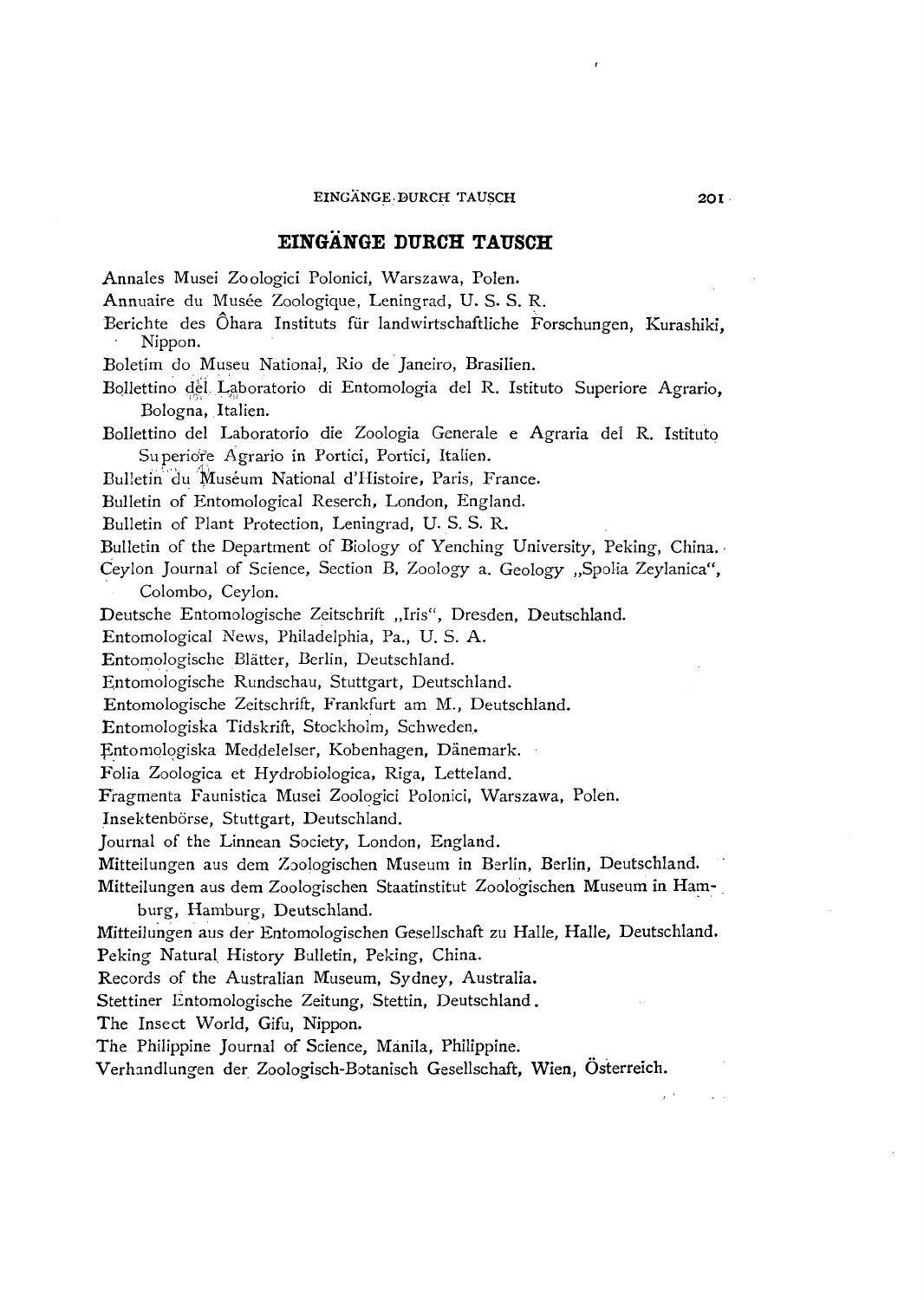## $INDEF X$

 $\label{eq:1.1} \sum_{\substack{ \mathbf{y} \in \mathbb{R}^d \\ \mathbf{y} \in \mathbb{R}^d \\ \mathbf{y} \in \mathbb{R}^d}} \mathbb{E}_{\mathbf{y} \sim \mathbb{R}^d} \left[ \mathbb{E}_{\mathbf{y} \sim \mathbb{R}^d} \left[ \mathbb{E}_{\mathbf{y} \sim \mathbb{R}^d} \left[ \mathbb{E}_{\mathbf{y} \sim \mathbb{R}^d} \left[ \mathbb{E}_{\mathbf{y} \sim \mathbb{R}^d} \left[ \mathbb{E}_{\mathbf{y} \sim \mathbb{R}^d}$ 

| PAGE                                                                                                       | PAGE                                                                                                           |                                                                   | PAGE       |
|------------------------------------------------------------------------------------------------------------|----------------------------------------------------------------------------------------------------------------|-------------------------------------------------------------------|------------|
| <b>HYMENOPTERA</b><br>abdominalis (Macrocentrus)                                                           | jozankeana (Exetastes)  49<br>jozanum (Helcon (Aspido-<br>colpus) $\sqrt{28}$                                  | rufa (Polysphincta)<br>$\cdots$<br>ruficeps (Scolobates)          | 155<br>166 |
| 131<br>aequator (Helcon (Helcon)).<br>24                                                                   |                                                                                                                | rufidorsalis (Hybophanes)  166<br>rufomaculatus (Paracryptus) 149 |            |
| aino (Helcon (Aspidocolpus))<br>29<br>albibasalis (Euceros)<br>165                                         | karafutonis (Exetastes) 48<br>keijoensis (Exetastes)<br>$\cdots$<br>48                                         | ruspator (Helcon (Helcon) )                                       | 24         |
| albiterebra (Helcon                                                                                        | kikuchii (Glypta)<br>157                                                                                       | sakaguchii (Torbda                                                |            |
| $(Aspidocolpus)$<br>30<br>alboannulatus (Platylabus)<br>146                                                | kiotoensis (Mesoleius)<br>165<br>kiushuensis (Metopius)   166                                                  | (Neotorbdo)) 153<br>sanjozanus (Banchus)                          | 52         |
| Aspidocolpus<br>28<br>$\ddotsc$<br>Banchus<br>51<br>$\ddots$                                               | komarovi (Exetastes)<br>(Allexetastes)) 47                                                                     | sapporensis (Euceros)   163                                       |            |
| bimaculata (Tegona)<br>51<br>$\cdots$<br>$\ddotsc$                                                         | koreanus (Phaenolobus)<br>158                                                                                  | sapporensis (Exetastes)<br>sauteri (Stantonia)  188               | 49         |
| Brulléia<br>22<br>$\cdots$<br>$\cdots$<br>                                                                 | kosensis (Platylabus)<br>147                                                                                   | shibuensis (Brulléia)<br>simplex (Zele)<br>$\cdots$ $\cdots$      | 22<br>135  |
| Cerotopia<br>$\ddotsc$<br>133<br>$\sim$ 100 $\pm$<br>$\ddotsc$<br>cinctipes (Exetastes)<br>49<br>$\ddotsc$ | laspeyresiae (Ephialtes)<br>160<br>longigenus (Exetastes)   50                                                 | Stantonia                                                         | 187        |
| coreanus (Exetastes                                                                                        | longipes (Exetastes)<br>50                                                                                     | sugiharai (Mesostenus<br>(Mesostenus)) 149                        |            |
| (Allexetastes) )<br>48<br>corneimacula (Cerotopia)  134                                                    | Macrocentrus    130                                                                                            | Tegona      51                                                    |            |
| cornutus (Helcon (Helcon)<br>24<br>crassicornis (Xenoschesis)<br>51                                        | mandibularis (Ephialtes)  160<br>marginator (Macrocentrus) 131                                                 | teshioensis (Euceros)   165                                       |            |
| crassitibialis (Xylonomus)  154                                                                            | maruyamensis (Pezomachus). 151                                                                                 | testaceator (Zele) $\cdots$ 135<br>tricolor (Helcon (Helcon) ) 26 |            |
|                                                                                                            | maruyamensis (Phaenolobus). 159<br>Megarhogas     184                                                          | tricoloropsis (Gambrus).  150                                     |            |
| discolor (Zele)                                                                                            | Metopheltes     162                                                                                            | tuberculata (Polysphincta)  156                                   |            |
| 136<br>$\ddotsc$<br>$\cdots$                                                                               | miniatus (Exetastes)   50<br>minomensis (Xanthopimpla). 157                                                    | uchidai (Helcon (Helcon)) 25                                      |            |
| <b>Exetastes</b><br>46                                                                                     | monileatus (Banchus)<br>$\cdots$ 52<br>murayamai (Exetastes)<br>48<br>$\ddotsc$                                | volutatorius (Banchus)  53                                        |            |
| falcatorius (Banchus)<br>52<br>formosana (Cystomastax)  186                                                |                                                                                                                | Xenoschesis                                                       | 51         |
| fornicator (Exetastes)<br>50                                                                               | naxae (Platyjoppa)<br>$\ldots$ 145<br>$\mathbf{L}_{\mathbf{r},\mathbf{r}}$<br>Neotorbda<br>and the same<br>153 |                                                                   |            |
| fukuchiyamensis (Exetastes).<br>50                                                                         | nigra (Torbda)<br>$\cdots$<br>$15^2$<br>$\cdots$                                                               | yakui (Acrotomus)  163<br>yezonicum (Helcon (Helcon)) 26          |            |
| fulvipes (Xenoschesis)<br>51                                                                               | nigritrochantellus (Euceros) 164                                                                               |                                                                   |            |
|                                                                                                            | gifuensis (Macrocentrus)  13 orientalis (Paracryptus) 148                                                      | Zele…                                                             | 135        |
| Helcon<br>$\cdots$ $\cdots$ 23, 24                                                                         | pallidipes (Macrocentrus)  132<br>Paracryptus<br>$\ddotsc$<br>149                                              | <b>COLEOTERA</b><br>Agasterocercus<br>$\ddotsc$<br>$\mathbf{A}$   | 177        |
| ichneumoniformis (Exetastes). 84                                                                           | pennulae (Hemiteles                                                                                            | agilis (Orectochilus)                                             | 18         |
| infirmus (Macrocentrus)<br>$\ldots$ 132                                                                    | (Theroscopus)) 151                                                                                             | ainu (Xanthochroa)<br>141                                         |            |
| ishikawensis (Exetastes)<br>50<br>$\cdots$                                                                 | perinae (Megarhogas)   184                                                                                     | apicalis (Xanthochroa) 141                                        |            |
| issikii (Stantonia)    187                                                                                 | petiolaris (Metopheltes).  161                                                                                 | atriceps (Xanthochroa).                                           | 141        |
|                                                                                                            | Platyjoppa<br>and the company<br>146                                                                           | australis (Dineutes)<br>$\cdots$<br>$\ddotsc$                     | 15         |
| japonica (Zele)<br>$ $ 135<br>japonicus (Banchus)<br>japonicus (Macrocentrus)  13 robustus (Exetastes)     | $52$ rebnensis (Exetastes) $50$ baibarana (Xanthochroa)  139<br>48                                             |                                                                   |            |
|                                                                                                            |                                                                                                                |                                                                   |            |

 $\label{eq:2.1} \frac{1}{4} \left( \frac{1}{4} \right) \left( \frac{1}{2} \right) = \frac{1}{2} \left( \frac{1}{2} \right)$ 

 $\label{eq:2.1} \frac{1}{\sqrt{2}}\int_{\mathbb{R}^3}\frac{1}{\sqrt{2}}\left(\frac{1}{\sqrt{2}}\right)^2\left(\frac{1}{\sqrt{2}}\right)^2\left(\frac{1}{\sqrt{2}}\right)^2\left(\frac{1}{\sqrt{2}}\right)^2\left(\frac{1}{\sqrt{2}}\right)^2\left(\frac{1}{\sqrt{2}}\right)^2.$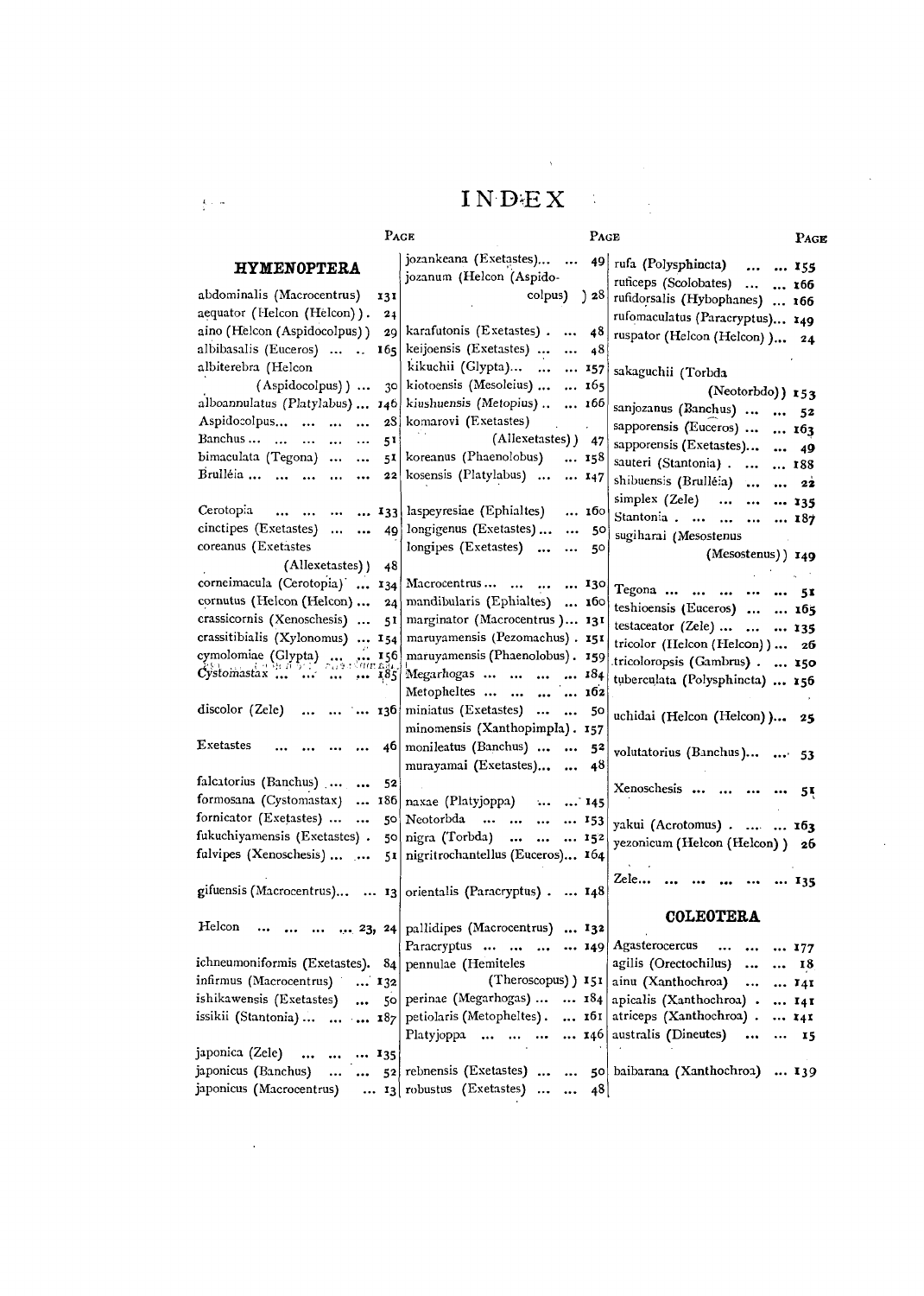.~INDEX, 203

 $\sim$ 

 $\label{eq:2.1} \frac{1}{\sqrt{2}}\int_{\mathbb{R}^3}\frac{1}{\sqrt{2}}\left(\frac{1}{\sqrt{2}}\right)^2\frac{1}{\sqrt{2}}\left(\frac{1}{\sqrt{2}}\right)^2\frac{1}{\sqrt{2}}\left(\frac{1}{\sqrt{2}}\right)^2.$ 

| PAGE                                                                                                           | PAGE<br>PAGE                                        |                                                                                   |           |  |
|----------------------------------------------------------------------------------------------------------------|-----------------------------------------------------|-----------------------------------------------------------------------------------|-----------|--|
| coarctata (Nacerda a control o control o control o control o control o control o control o control o control o | punctipennis (Orectochilus)                         | $\mathcal{A}=\mathcal{A}^{\mathcal{A}}$ , where $\mathcal{A}^{\mathcal{A}}$<br>20 |           |  |
| (Anonchodes) ) 143                                                                                             | <b>Carl Carl</b><br>$\sim$                          | nobilis (Adela)                                                                   |           |  |
| curtus (Gyrinus)<br>÷.<br><b>T7</b><br>$\ddotsc$                                                               | regimbarti (Orectochilus)                           | 20                                                                                |           |  |
|                                                                                                                |                                                     | okinawana (Spherodoptera) 8                                                       |           |  |
| daimio (Notoxus)<br>I<br>$\cdots$                                                                              | sakaguchii (Agasterocercus) 177                     | optima (Nemotois)  126                                                            |           |  |
| Dineutes<br>15                                                                                                 | sauteri (Heterocerus)                               | 3                                                                                 |           |  |
|                                                                                                                |                                                     | paradisea (Nemotois)                                                              | 122       |  |
| enokivorus (Gasterocercus)  174                                                                                | taiwana (Xanthochroa) 140                           | polychorda (Nemotois)                                                             | 126       |  |
|                                                                                                                | takaosanus (Orochlesis).                            | producta (Conopia)<br>178<br>$\ddotsc$<br>                                        | 6         |  |
| fenestratus (Heterocerus)<br>$\cdots$<br>3                                                                     | tamanukii (Gasterocercus)  175                      |                                                                                   |           |  |
| formosanus (Colobodes)<br>180                                                                                  |                                                     | raddei (Nemotois)                                                                 | 125       |  |
| formosanus (Orectochilus)<br>19                                                                                | watanabei (Episomus)   181                          | rubrofascia (Nemotois)                                                            | 121       |  |
| fulvescens (Gyrinus)<br>17<br>$\cdots$<br>$\ddotsc$                                                            | waterhousei (Xanthochroa)  139                      |                                                                                   |           |  |
|                                                                                                                |                                                     | sakaii (Nemotois)                                                                 | 125       |  |
| gestroi (Gyrinus)<br>18<br>$\cdots$                                                                            | Xanthochroa    138                                  | sapporensis (Nemotois)                                                            | 124       |  |
| Gyrinus $\dots$ $\dots$ $\dots$<br>17<br>$\ddotsc$                                                             |                                                     | Scasiba<br>                                                                       | 8         |  |
|                                                                                                                | <b>LEPIDOPTERA</b>                                  | shakojianus (Zenodoxus)<br>                                                       | 8         |  |
| haagi (Notoxus)<br>I<br>$\cdots$                                                                               | amurensis (Nemotois)                                | suzukiella (Nemotois)                                                             | 125       |  |
| hilleri (Xanthochroa)<br>142                                                                                   | 123                                                 |                                                                                   |           |  |
| hokkaidensis (Notoxus)                                                                                         | askoldella (Nemotois)<br>122<br>aurifera (Nomotois) | taikanensis (Scasiba)<br>$\ddotsc$                                                | 8         |  |
|                                                                                                                |                                                     | 122<br>taiwanellus (Zenodoxus)<br>$\ddotsc$                                       | 9         |  |
| inhirsutus (Aeolesthes)  170                                                                                   |                                                     | takamukuana (Limenitis)                                                           | 44        |  |
| السافطين وحماكها بالاستان والمناو                                                                              | baibarana (New oto s)   123                         | takamukuella (Nemotois)                                                           | 125       |  |
| japonicus (Gyrinus)   18                                                                                       |                                                     | teshionis (Nemotois)                                                              | 124       |  |
| japonicus (Heterocerus)<br>3                                                                                   | chibensis (Conopia)<br>$\ddotsc$                    | 5<br>teikichiana (Papilio)                                                        | 43        |  |
|                                                                                                                | chibiana (Nemotois)   126                           |                                                                                   |           |  |
| katoi (Xanthochroa)   140                                                                                      | chosensis (Conopia)<br>                             | 5<br>umenonis (Lycaenopsis                                                        |           |  |
| kawamurai (Ectatorhinus)  178                                                                                  | coreacola (Chamanthedon)                            | 5<br>(Cyaniris))                                                                  | 44        |  |
| korolensis (Niphohammus)  170                                                                                  | coreana (Nemotois)<br>$\ddotsc$                     | 125                                                                               |           |  |
|                                                                                                                |                                                     | viridella (Adela)    127                                                          |           |  |
| longipes (Gasterocercus)  173                                                                                  | daisensis (Paranthrene).<br>$\sim$                  |                                                                                   |           |  |
| luteipennis (Xanthochroa)  147                                                                                 | degeerella (Nemotois)   123                         | wakayamensis (Nemotois)  123                                                      |           |  |
|                                                                                                                | dorsiguttella (Nemophora)  121                      |                                                                                   |           |  |
| marginatus (Dineutes)  15                                                                                      |                                                     | yezonica (Paranthrene                                                             |           |  |
| matsumurai (Colobodes)  179                                                                                    | fluorites (Nemotois)   126                          | (Nokona))                                                                         | 7         |  |
| melanura (Nacerda)<br>143                                                                                      | formosanus (Aeromachus)  44                         |                                                                                   |           |  |
| mellyi (Dineutes)<br>Ιp                                                                                        | furukawai (Apatura)                                 | <b>RHYNCHOTA</b><br>$\cdots$ 43                                                   |           |  |
|                                                                                                                |                                                     | abietis (Empoasca).                                                               | 8         |  |
| Nacerda<br>142                                                                                                 | galloisi (Conopia)                                  | 6<br>Aguriahana                                                                   |           |  |
| nigripennis (Nacerda)                                                                                          |                                                     | Aidola                                                                            | 191       |  |
| 143<br>Niphohammus<br>$\cdots$<br>170                                                                          | hirayamai (Paranthrene)<br>                         | $\overline{7}$<br>aino (Empoasca)                                                 | 106<br>80 |  |
| nipponicus (Mechistocerus) 180                                                                                 | karafutonis (Nemotois)                              | $\ldots$ 124 aino (Typhlocyba). $\ldots$                                          |           |  |
|                                                                                                                |                                                     | $\ddotsc$<br>akashianus (Alebroides).                                             | 95        |  |
| onizo (Gasterocercus)   174 limenitis (Nemotois)                                                               |                                                     |                                                                                   | 69        |  |
| Orectochilus<br>18                                                                                             |                                                     | $\ldots$ 122 akashiella (Zygina)<br>$\cdots$                                      | 107       |  |
| $\cdots$<br>$\ddotsc$                                                                                          |                                                     | akazu (Zygina)    108                                                             |           |  |
|                                                                                                                | mitakeana (Nemotois)                                | $\ldots$ 127 akonis (Akotettix) $\ldots$<br>$\cdots$                              | 77        |  |
| palauense (Ceresium)   169 mushana (Conopia)                                                                   | $\dddotsc$<br>                                      | 6 Akotettix<br>$\ddotsc$                                                          | 77        |  |

 $\mathcal{L}^{\text{max}}_{\text{max}}$  .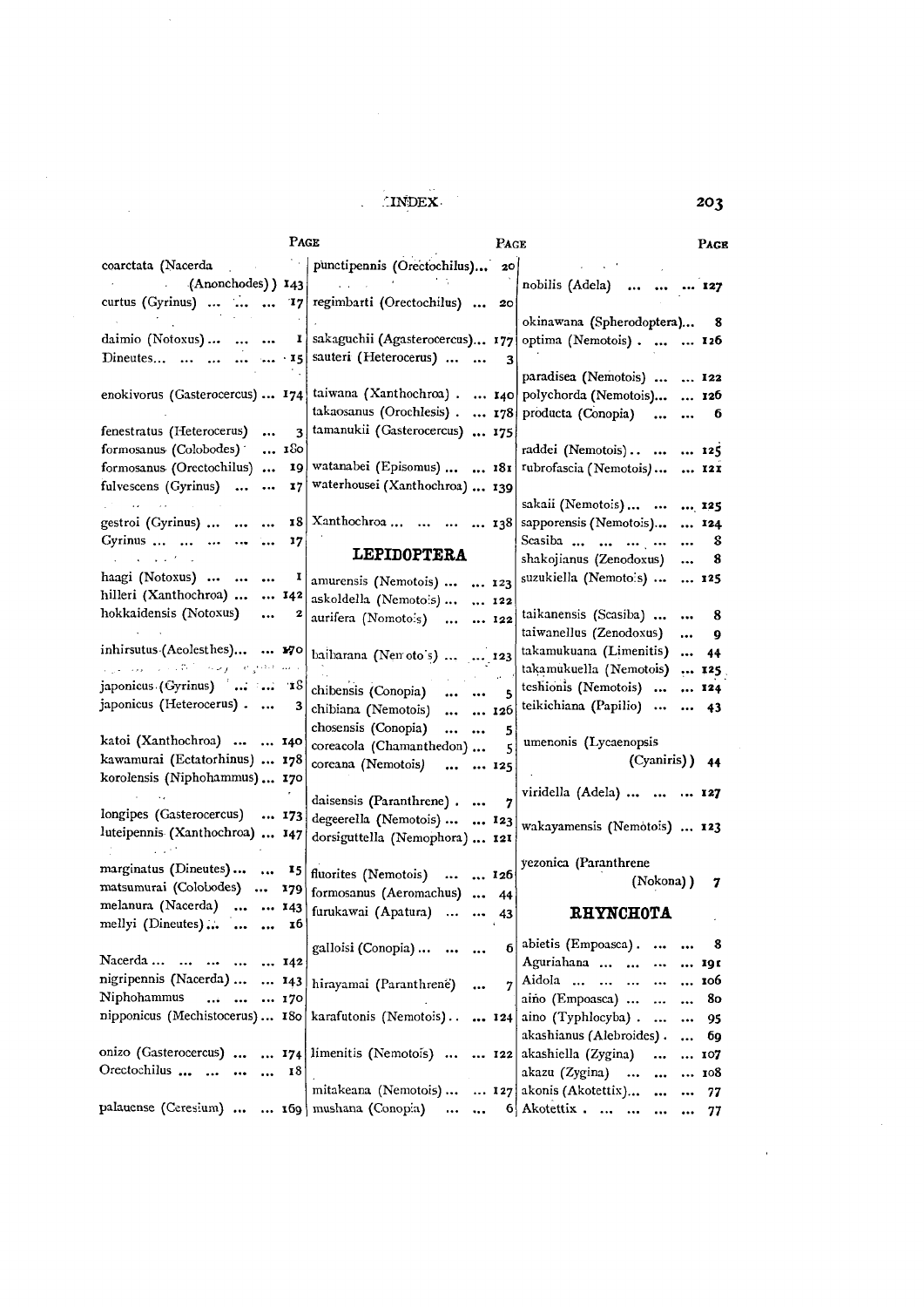## INSECTA MATSVMURANA

|                                         |                             | PAGE                                               |                              | PAGE                                            |            |          |
|-----------------------------------------|-----------------------------|----------------------------------------------------|------------------------------|-------------------------------------------------|------------|----------|
| albisoma (Zygina)<br>                   |                             | 108 hachijonis (Alebroides).                       |                              | 69 nitobella (Typhlocyba)                       | $\ddotsc$  | 99       |
| Alebra<br>$\cdots$<br>$\ddotsc$         |                             | hakonella (Chlorita)<br>67<br>$\ddotsc$            | 87<br>                       | Nirvana                                         |            | 91       |
| Alebroides<br><br><br>$\ddotsc$         |                             | Heliona<br>68<br>$\cdots$<br>$\ddotsc$<br>         | 78<br>                       | nopporensis (Chlorita)                          | $\ddotsc$  | 89       |
| Anomiana<br><br>$\ddotsc$<br>           | 191<br>                     | Helionides<br>$\cdots$<br>$\cdots$<br>$\ddotsc$    | 79<br>$\ddotsc$              | nopporensis (Typhlocyba)  100                   |            |          |
| Apheliona<br>$\ddotsc$<br>$\ddotsc$<br> | $\ddotsc$                   | 78<br>Hiratettix<br>                               | 102<br>$\cdots$              |                                                 |            |          |
| arachisi (Zygina)<br>$\ddotsc$          | I <sub>08</sub><br>$\cdots$ | hirayamella (Zygina)<br>$\ddotsc$                  | III<br>                      | okamotonis (Zygina)<br>$\ddotsc$                |            | $$ 115   |
| arisana (Empoasca)<br>$\ddotsc$         | $\ddotsc$                   | hiromichii (Chlorita)<br>81                        | 88<br>$\ddotsc$              | okubella (Empoasca)<br>$\ddotsc$                | $\ddotsc$  | 8τ       |
| arisana (Nesopteryx)                    | 102<br>$\cdots$             | Homa<br>$\cdots$<br>                               | IQI<br>79,                   | okubonis (Chlorita)<br>                         | $\ddotsc$  | 89       |
| arisanellus (Hiratatix)                 | 102                         | $h$ oso.<br>$\ddotsc$<br>$\ddotsc$<br>$\cdots$<br> | 97<br>                       | onukii (Zygina)<br>                             |            | $$ 115   |
|                                         |                             |                                                    |                              |                                                 |            |          |
| basiflaba $(Zygina) \dots \dots$        | 109                         | ibukisana (Naratettix)                             | $\ddotsc$<br>73              | Paivanana<br>$\ddotsc$<br>$\cdots$<br>$\ddotsc$ |            | 190      |
| beppuana (Naratettix)                   | 73<br>                      | igchiella (Zygina)                                 | III<br>$\cdots$              | pirisuga (Chlorita).<br>$\cdots$                | $\cdots$   | 89       |
| bimaculata (Chlorita)                   | 86<br>                      | Igutettix                                          | $\cdots$<br>105              | Platycyba. $\ldots$ $\ldots$<br>$\ddotsc$       |            | 310      |
| bisignatella (Zygina)                   | $\ldots$ Iog                | internalis (Typhlocyba)                            | $\cdots$<br>97               | Platytettix                                     |            | 104      |
| bistriata (Platycyba)                   | 103                         | ishidai (Typhlocyba)                               | 98<br>                       | polyphemus (Empoasca)                           |            | 82       |
| bokotonis (Zygina)                      | 110<br>$\cdots$             | issikii (Naratettix)                               | 74<br>$\cdots$               | pulchrus (Platytettix)                          |            | 104      |
| Bolanus                                 | 190                         | iwatensis (Alebroides)                             | 71<br>                       | pulverosus (Igutettix)                          |            | 105      |
| boninensis (Alebroides).                | 68<br>                      |                                                    |                              | punicea (Typhlocyba)                            |            | 100      |
| boninensis (Chlorita)                   | 86<br>                      | jonella (Zygina)                                   | II2                          | Pyramidotettix                                  |            | 104      |
| buzensis (Empoasca) '                   | 81<br>$\cdots$              |                                                    |                              |                                                 |            |          |
|                                         |                             | kagina (Zygina)                                    | $\cdots$<br>112              | rubriceps (Empoasca)                            | $\ddotsc$  | 82       |
| centrorubida (Typhlocyba)               | 96                          | kakogawana (Zygina)                                | 113                          | rubriclavus (Zygina)                            |            | $$ $115$ |
| cerasi (Zygina)<br>$\cdots$ $\cdots$    | 110<br>                     | kiiensis (Typhlocyba)                              | 98<br>                       | rubrifrons (Empoasca)                           | $\ddotsc$  | 83       |
| Chikkaballapura                         | 191<br>                     | kisuji (Chlorita)<br>$\ddotsc$                     | 88<br>                       | rubrovitta (Naratettix)                         | $\cdots$   | 75       |
| Chlorita                                | 85<br>                      | koreacola (Typhlocyba)                             | 98<br>                       | rubrovitta (Togaricrania)                       | $\ddotsc$  | 72       |
| citri (Pyramidotettix)                  | 105<br>$\ddotsc$            | koreana (Chlorita)                                 | 88<br>$\cdots$               |                                                 |            |          |
| costatella (Alebra)                     | 67<br>                      | kuyania (Nesopteryx)                               | 193<br>$\cdots$              | Sacapome<br>and and and                         |            | 84       |
|                                         |                             | Kybos<br>$\ddotsc$                                 | 83<br>$\ddotsc$              | sachalina (Zygina)                              |            | 116      |
| Dicraneura                              | 72<br>$\cdots$              |                                                    |                              | sapporensis (Naratettix)                        | $\cdots$   | 75       |
| discigutta (Naratettix)                 | $\dddotsc$                  | 74 limbifera (Chlorita)                            | 89<br>$\ddotsc$              | sapporensis (Zygina)                            |            | 116      |
|                                         |                             | L-nigrum (Naratettix)                              | 74<br>                       | satsumana (Zygina)                              |            | 116      |
| Empoanara<br>$\cdots$                   | 191                         | lyraeformis (Typolocyba)                           | ا وو<br>$\ddotsc$            | sawashibae (Zygina)                             |            | 117      |
| Empoasca<br><br>$\ddotsc$<br>           |                             | 80                                                 |                              | serratus (Togaritettix)                         | $\ddotsc$  | 71       |
| Empoascannara<br><br>$\cdots$           | 190<br>$\cdots$             | marginatus (Alebroides)                            | 68<br>                       | shinshana (Zygina)                              |            | 117      |
| Eupteryx<br>.<br>$\cdots$<br>           |                             | Matsumurana<br>93                                  | 190<br>                      | shirakiela (Empoasca)                           | $\ddotsc$  | 83       |
|                                         |                             |                                                    |                              | shokanus (Alebroides)                           | $\cdots$   | 70       |
| fallax (Naratettix)                     |                             | moiwana (Zygina)<br>$\ddotsc$<br>74                | 113                          | shokella (Chlorita)                             | $\ddotsc$  | 90       |
| ferrugineus (Sujitettix)                |                             | mori $(Zygina)$ .<br>76<br>$\ddotsc$               | 113                          | shokensis $(Zygina)$ .                          |            | 117      |
| flavifrons (Alebroides)                 | $\ddotsc$                   | Motschulskia<br>69<br>                             | 120<br>$\ddotsc$             | singularis (Helionides)                         | $\cdots$   | 79       |
| flavovittella (Chlorita)                |                             | multipunctata (Zygina)<br>86                       | 114                          | subtilis (Typhlocyba)                           | $\ldots$ . | 97       |
| formosana (Zygina)                      | 110<br>$\ddotsc$            |                                                    |                              | Sujitettix                                      | $\ddotsc$  | 76       |
| formosicola (Chlorita)                  | 87<br>                      | nakanensis (Typhlocyba)                            | 99<br>$\ddotsc$              | suzukii (Zygina)                                |            | 118      |
| fraxinella (Chlorita)                   | 87<br>                      | Naratettix<br>$\ddotsc$                            | 7 <sub>3</sub><br>           |                                                 |            |          |
|                                         |                             | Nesopteryx<br>$\cdots$                             | I <sub>O</sub> 2<br>$\cdots$ | takaonella (Zygina)<br>                         |            | 118      |
| galloisi (Nikkotettix)                  | 77<br>                      | nigricans (Zygina)<br>$\ddotsc$                    | II4<br>$\cdots$              | takasagonis (Eupteryx)                          |            | 94       |
| giranna (Typhlocyba)                    | 96<br>$\ddotsc$             | niishimai (Eupteryx)                               | ا 93<br>$\ddotsc$            | takasagonis (Zygina)                            |            | 118      |
|                                         |                             | Nikkotettix<br>.,.                                 |                              | 76 takizawai (Typhlocyba)                       |            | 101      |

 $\ddot{\phantom{0}}$ 

 $\bar{\nu}$ 

 $\cdot$ 

 $\hat{\mathcal{A}}$ 

204

 $\ddot{\phantom{a}}$ 

 $\frac{1}{2}$ 

 $\mathcal{A}$ 

 $\ddot{\phantom{a}}$